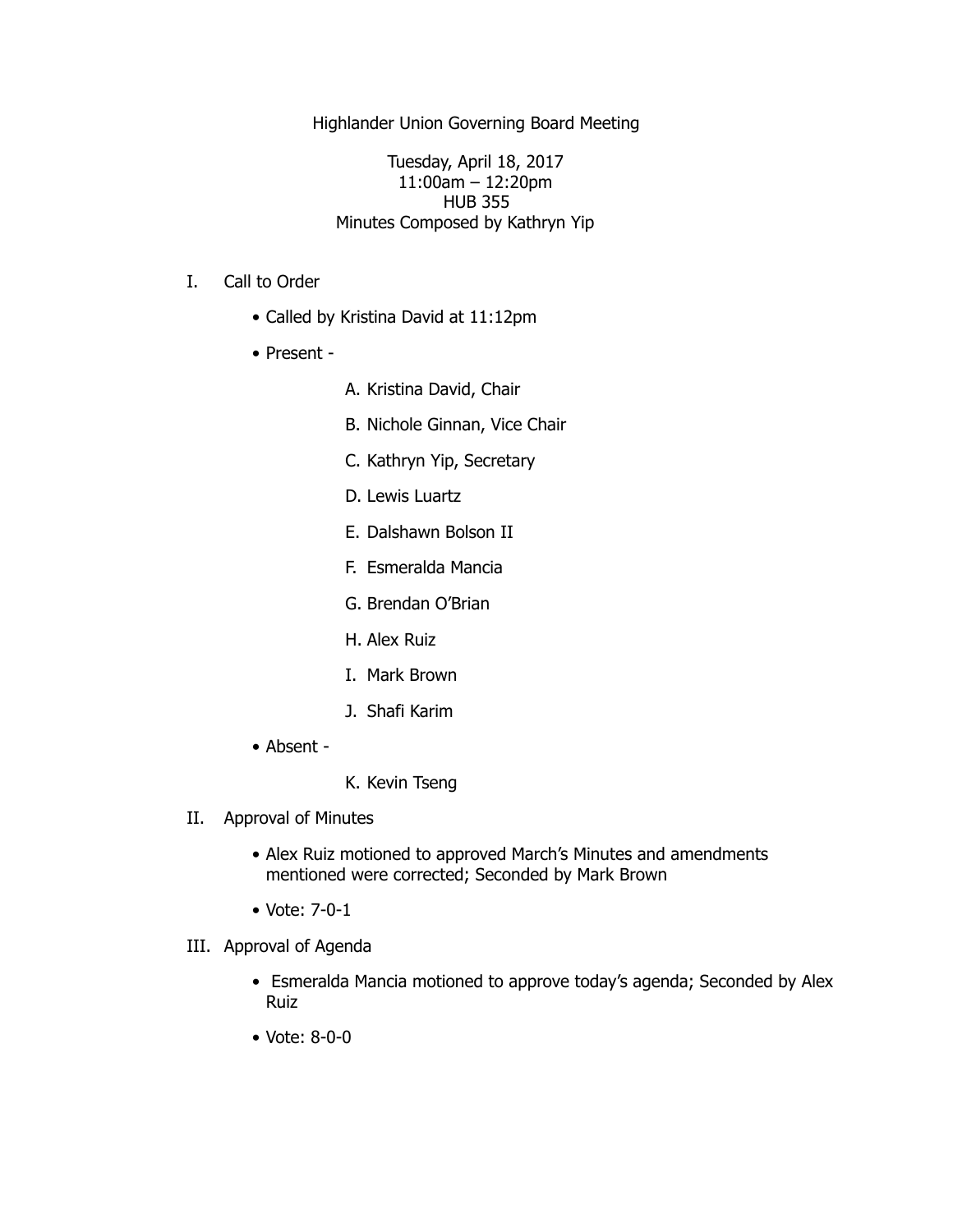IV. Public Forum

 $\bullet$  N/A

- V. Chair's Report: Kristina David
	- a. Set Up May Meeting
		- Look out for Doodle Poll for May Meeting Dates
	- b. Will be meeting Brendan O'Brien for 1v1
- VI. HUB Report: Brendan O'Brien
	- a. Due to the fact that a portion of the HUB Referendum sunsets at the end of this year (reducing the fee to \$90 per quarter, per student), we will no longer be able to continue to support the HEAT concert program. This year's HEAT was the last.
	- b. Card Access for Graduate Student Office is now ready
	- c. Digital Signage is still in discussion
- VII. Food Service Report
	- a. Financial History: \$1.7 million Liabilities from 2010, Currently 2017 it is now \$860,000 with slight profit.
	- b. National Brand Strategy
		- Dinning will be overseeing brands
		- Student Focus Groups were formed to find which brands were interested by the students
		- Possible changes ex. The Grill to The Habit, La Fiamma to Pieology

-Dinning is talking to multiple interested brands

• No Layoffs

-Staff will be relocated to other locations in Dinning

- Transition will take place this Summer 2017
- Shafi Karim: Will we be losing money?  $\rightarrow$  There will be a change from 1 Meal a Day vs. 7 Meal a Day, extended hours, open on weekends, commission on based rent, risk is eliminated, binding power (price is better), and Brands will draw more business.
- Nichole Ginnan: What will you do with the profit earned? —> Reinvest in the business by refurbishing furniture ex. chairs and focusing on projects such as retailing prices and convenience stores and resident halls.
- Alex Ruiz: Who will be overseeing the customer service when brands will be included in dinning? - > Dinning Services will be overseeing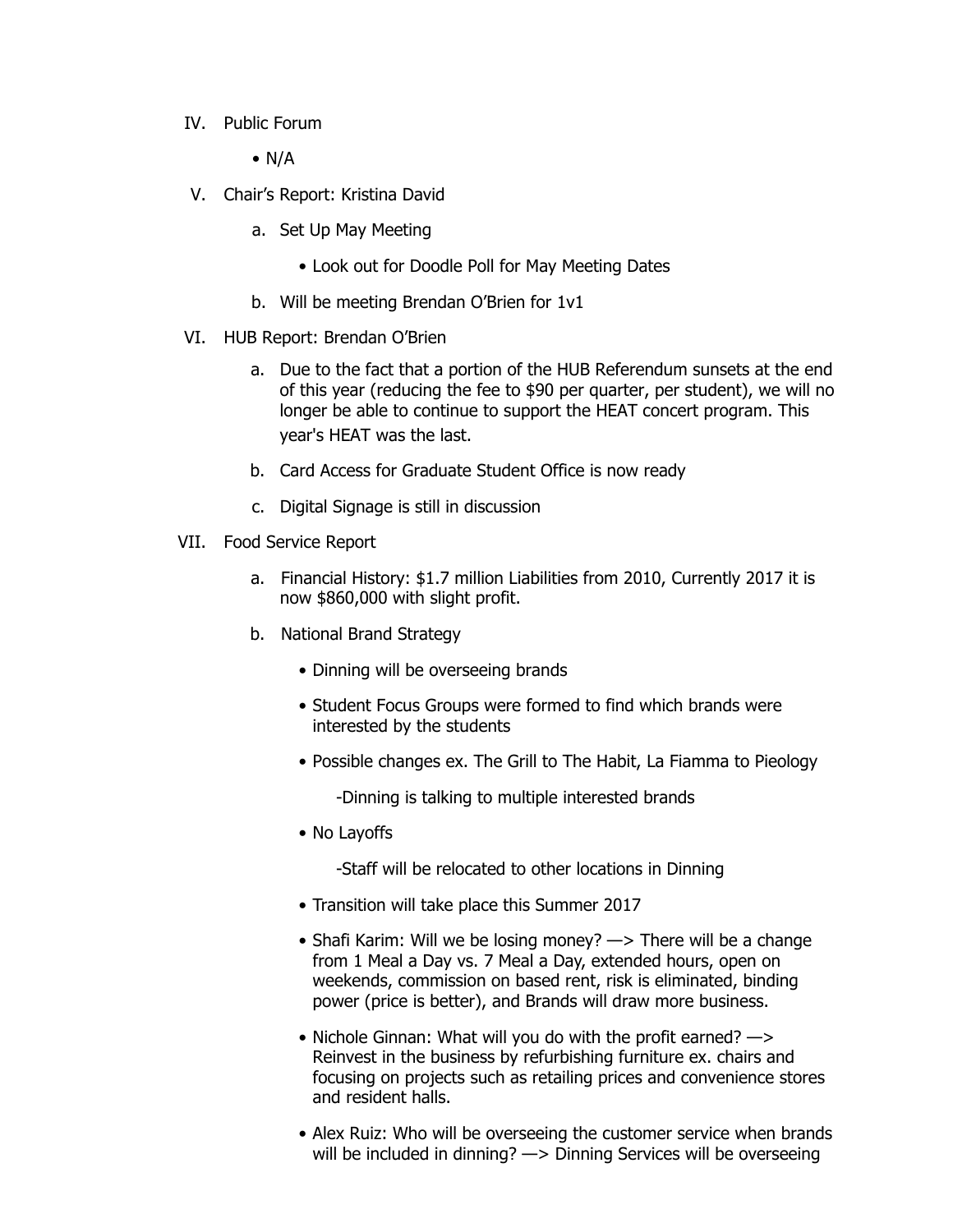everything. In the written contract, it will state brands must be using Dinning Services' Customer Service Feedback. All brands will be reporting to Teresa Garcia if there are issues or questions.

- Shafi Karim: Will there be Vegan and Vegetarian options offered? —> Yes, Dinning will be negotiating with Brands to highlight what they offer.
- Kristina David: Will the price ranges that was shown to us will be guaranteed? —> As of right now, The Habit's prices will be guaranteed.
- Kristina David: Will dinning dollars be accepted? —> Yes
- Kristina David: Will it be required the brands to hire UCR students?-> Yes, they will hire only UCR students. Work Study and Regular Hire.
- Lewis Luartz: Coupons and discounts can be used? —> It usually can be applied. Management will decide what to do.
- Mark Brown: The lounge space in Latitude 55, will that be managed under the Habit if they take over where The Grill was? —> The Brand's lease will only be the dinning area. The lounge they will not have any control of that area. It will be separate. The brand will know it is a shared space.
- Shafi Karim: Will the lease follow the UCOP policy? —> Yes
- Public Brenda Ice: The renewal of the lease, how long are each term? —> Will have real estate consultation to have more accurate information. Dinning wants each lease to be at least 10 years due to the fact it shows the brands' investment and interest in participating on a university campus.
- Public Brenda Ice: What is the communication strategy for the campus? —> Reaching out to RHA, other facilities, and committees.
- Public Leon T.: Food services will stay here so does that mean the dishwashers will be relocated? —> Yes, the brands are required to have their own cleaning staff and regulations. At the end, they will continue to hire UCR students as part of their staff.
- Public Leon T.: For the student workers, will they have to reapply or they will have the opportunity to stay? —> Student leads will have the opportunity to stay. Regular staff will have the reapply but it will depend on the brands to decide.
- Mark Brown: Is this a franchise or corporate owned?  $\rightarrow$  It is corporate.